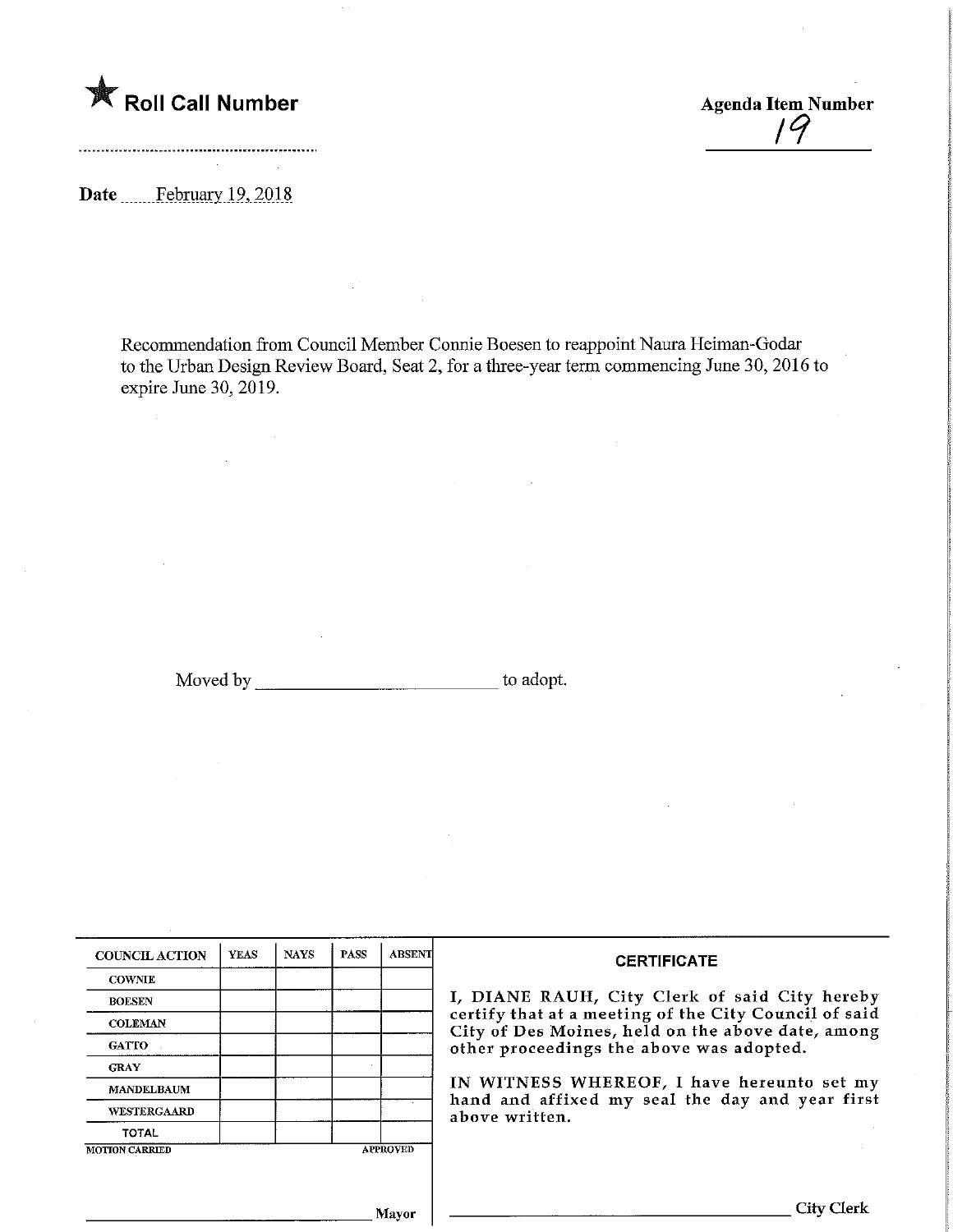## City of Des Moines, Iowa Boards and Commissions Board Composition

## Urban Design Review Board

| Description:   | Makes recommendations to the City Council on design of public projects and private<br>development projects located downtown, in City business parks, and throughout the city that<br>request tax increment financing assistance. It also serves, with the Historic Preservation<br>Commission, as the Landmark Review Board.                                                                                                                          |
|----------------|-------------------------------------------------------------------------------------------------------------------------------------------------------------------------------------------------------------------------------------------------------------------------------------------------------------------------------------------------------------------------------------------------------------------------------------------------------|
| Staff contact: | Erin Olson-Douglas, 515-283-4021                                                                                                                                                                                                                                                                                                                                                                                                                      |
| Term length:   | Three years                                                                                                                                                                                                                                                                                                                                                                                                                                           |
| Expiration:    | June 30                                                                                                                                                                                                                                                                                                                                                                                                                                               |
| Meetings:      | 7:30 AM, Second and Fourth Tuesdays of each month,                                                                                                                                                                                                                                                                                                                                                                                                    |
| Location:      | 1551 E. Martin Luther Ling Jr. Parkway                                                                                                                                                                                                                                                                                                                                                                                                                |
|                | Municipal Service Center, Second floor,, Room: City Council Chambers.                                                                                                                                                                                                                                                                                                                                                                                 |
| Requirements:  | Eleven members: four registered architects (one with significant restoration experience), two<br>licensed landscape architects, one citizen who is a developer or realtor/broker, three citizen<br>representatives, and one citizen representative with demonstrated interest in historical<br>renovation and restoration. The Urban Design Review Board was formed by combining the<br>Urban Development Board and Architectural Advisory Committee. |
|                | Prof. requirements: Four registered architects (one with significant restoration experience), two licensed<br>landscape architects, one developer or realtor/broker.                                                                                                                                                                                                                                                                                  |

| <b>Member Information</b>                                                                     |                         |                         |                                |  |
|-----------------------------------------------------------------------------------------------|-------------------------|-------------------------|--------------------------------|--|
| Scott Allen                                                                                   | (C).                    | Term expires:           | 6/30/2008                      |  |
| 2802 38th Street                                                                              | $(D)$ :                 | Took office:            | 9/8/2003                       |  |
| Des Moines 50310                                                                              | (E):<br>515 229-1318    | Appointed by: 7 - Mayor |                                |  |
|                                                                                               | (W): 515 309-3209       | Residing in Ward: 1     |                                |  |
|                                                                                               |                         | Eligibility:            | Not eligible for reappointment |  |
| Seat: 01 - Architect (Restoration<br>Experience)                                              |                         | Gender:                 | Male                           |  |
| Breanne Barnum                                                                                | (C)                     | Term expires:           | 6/30/2019                      |  |
| 1510 9th Street                                                                               | 515 422-4920<br>$(D)$ . | Took office:            | 2/5/2018                       |  |
| Des Moines 50314                                                                              | (E)                     | Appointed by:           | 1 - Ward 1                     |  |
|                                                                                               | $(W)$ :                 | Residing in Ward:       |                                |  |
|                                                                                               |                         | Eligibility:            | Vacant                         |  |
| Seat: 08 - Citizen of DM                                                                      |                         | Gender:                 | Female                         |  |
| Catherine Dietz-Kilen                                                                         | (C).                    | Term expires:           | 6/30/2017                      |  |
| 645 Polk Boulevard                                                                            | $(D)$ :                 | Took office:            | 8/25/2014                      |  |
| Des Moines 50312                                                                              | $(E)$ .                 | Appointed by:           | $3 - Ward3$                    |  |
|                                                                                               | $(W)$ :                 | Residing in Ward: 3     |                                |  |
|                                                                                               |                         | Eligibility:            | Eligible for reappointment     |  |
| Seat: 10 - Citizen Rep(Historical<br>Renovation &<br>Restoration, demonstrated<br>experience) |                         | Gender:                 | Female                         |  |

 $\mathbb{R}^2$ 

 $l^q$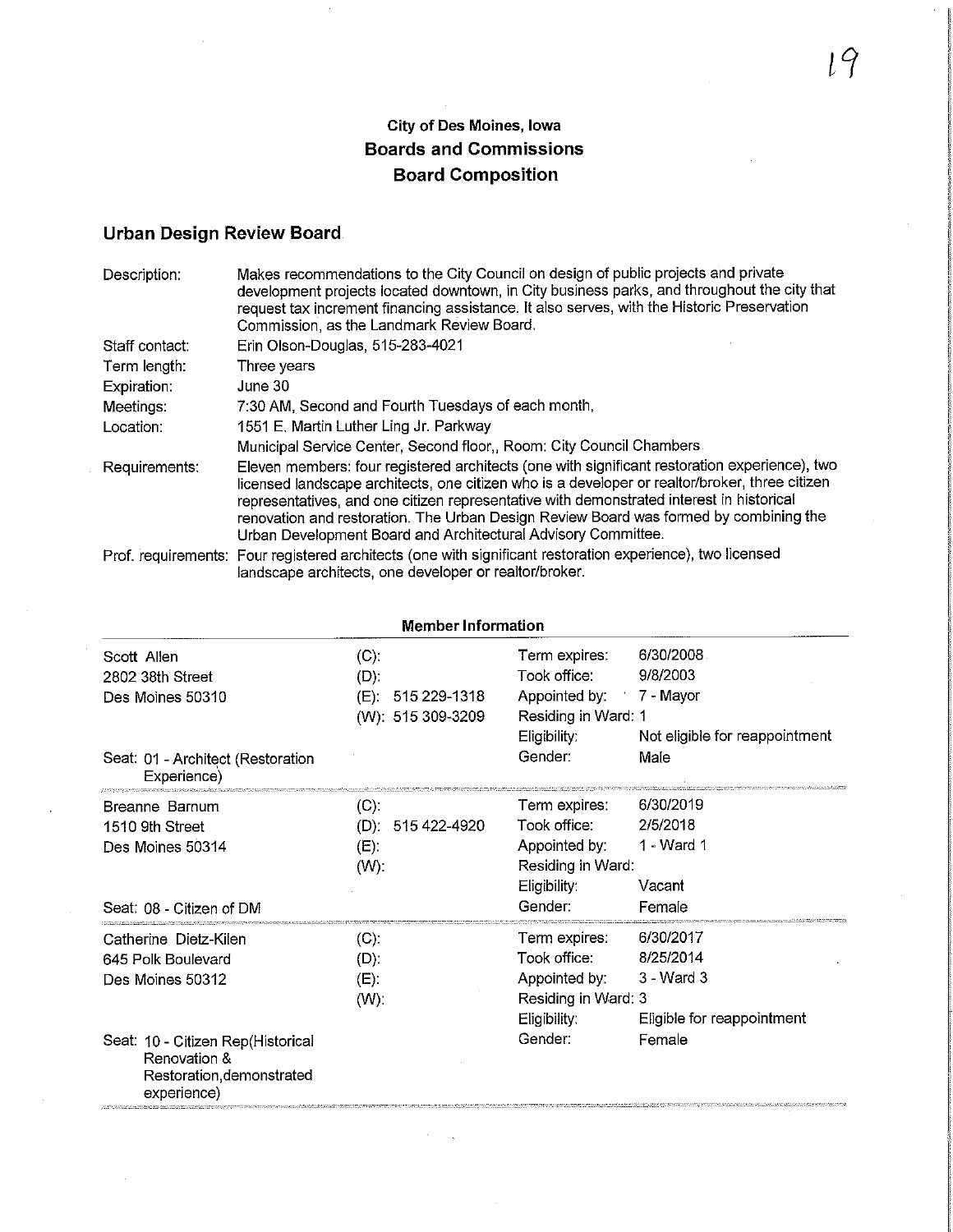Board Composition February 14,2018 Page 2 of 3

|                                                                                                | <b>Member Information</b>                                              |                                                                                                  |                                                                                              |
|------------------------------------------------------------------------------------------------|------------------------------------------------------------------------|--------------------------------------------------------------------------------------------------|----------------------------------------------------------------------------------------------|
| Naura Heiman-Godar<br>4227 Northwest Drive<br>Des Moines 50310<br>Seat: 02 - Architect         | (C): 515 988-7213<br>(D): 515 283-5105<br>$(E)$ .<br>$(W)$ :           | Term expires:<br>Took office:<br>Appointed by:<br>Residing in Ward: 1<br>Eligibility:<br>Gender: | 6/30/2016<br>11/4/2013<br>5 - At Large A - Boesen<br>Eligible for reappointment<br>Female    |
| Tim Hielkema<br>2502 35th Street<br>Des Moines 50310<br>Seat: 04 - Architect                   | $(C)$ :<br>$(D)$ :<br>(E): 515 279-4392<br>(W): 515 974-5162           | Term expires:<br>Took office:<br>Appointed by:<br>Residing in Ward: 1<br>Eligibility:<br>Gender: | 6/30/2017<br>7/1/2014<br>1 - Ward 1<br>Eligible for reappointment<br>Male                    |
| Colleen MacRae<br>524 E. 6th Street<br>Des Moines 50309<br>Seat: 11 - Citizen of DM            | (C): 515 244-2600<br>(D): 515 201-5084<br>(E)<br>(W):                  | Term expires:<br>Took office:<br>Appointed by:<br>Residing in Ward: 4<br>Eligibility:<br>Gender: | 6/30/2019<br>6/30/2013<br>4 - Ward 4<br>Not eligible for reappointment<br>Female             |
| Carey Nagle<br>4140 11th Place<br>Des Moines 50313<br>Seat: 05 - Architect                     | (C): 515 770-1877<br>(D): 515 974-6462<br>$(E)$ .<br>(W): 515 974-6462 | Term expires:<br>Took office:<br>Appointed by:<br>Residing in Ward: 2<br>Eligibility:<br>Gender: | 6/30/2019<br>10/20/2014<br>2 - Ward 2<br>Not eligible for reappointment<br>Male              |
| Dennis Reynolds<br>220 51st Street<br>Des Moines 50312<br>Seat: 03 - Landscape Architect       | (C)<br>(D): 913 961-0999<br>(E): 913 424-9046<br>$(W)$ :               | Term expires:<br>Took office:<br>Appointed by:<br>Residing in Ward: 3<br>Eligibility:<br>Gender: | 6/30/2018<br>2/11/2013<br>6 - At Large B - Coleman<br>Not eligible for reappointment<br>Male |
| Tim B Rypma<br>526 1/2 E. Grand Avenue<br>Des Moines 50309<br>Seat: 07 - Developer, Realtor or | (C).<br>$(D)$ :<br>(E): 515 419-1445<br>(W): 515 282-0304              | Term expires:<br>Took office:<br>Appointed by:<br>Residing in Ward: 4<br>Eligibility:<br>Gender: | 6/30/2014<br>1/5/2009<br>$4 - Ward 4$<br>Not eligible for reappointment<br>Male              |
| <b>Broker</b>                                                                                  |                                                                        |                                                                                                  |                                                                                              |

 $\hat{\boldsymbol{\alpha}}$ 

 $\hat{\mathcal{A}}$